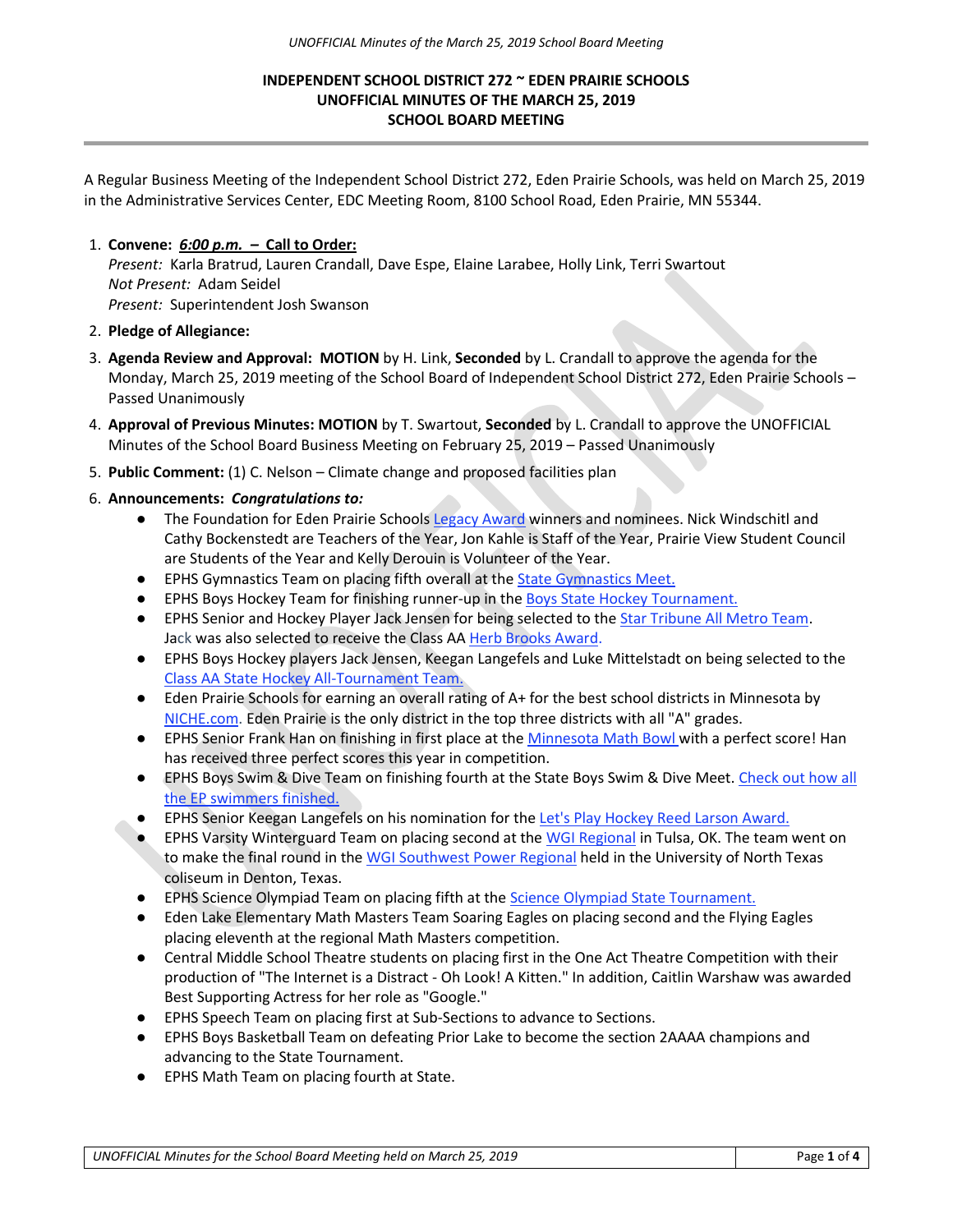- Oak Point Elementary and Eden Prairie High School on receiving the Metro Regional Implementation Project PBIS Sub-Award for their work in PBIS.
- EPHS DECA students for earning recognition at [Minnesota DECA conference.](http://r20.rs6.net/tn.jsp?f=001-69Ql0DGsUtCReLX4iPNVUnT58lJNo1qjKiK9wY4_pnI5B5CMJCxM7ZaQpKEyj0Epjb_FPISiNkm6zJdPPpRTAxCN_8HB7lyBlve7FwmPrzJzThUpDPOTYqLPL1hKAYCZ8qfgK6fs-AQRFA6QMQFhQ--mWLkEDD1gY7CPwjnyeedFaV79k6JgX2P1NzFPktn2sogSXMwZv0bzpGwduBWHrf10lH7Gei808dgEQpC5kCYYp6JK9QrvQbvozy9eX55z0bVl4VfR-udZVxoSB2Xc1l_eKWtyJWGhkCBQeobUBZ2sc1zYJIfFM7FN9hsvRKBzKnryz_zS55Je6vAgMxf_wgQYS-IGRbr0m2EFmIKfwppTqJiXFCkDA==&c=FG9lRQ-d1RZtpNusbEkg4Caah-3raQLnPzK7gIIcYrMKQoXvx2x40A==&ch=C1357JnhevndjaXA2pUi11toKgw56nxFpEqwgUSGRqeeXt7nawOJDg==)

# 7. **Spotlight on Success:**

Cedar Ridge Elementary 5th Grade Podcasting

# 8. **Board Work:**

- A. Decision Preparation
	- 1) Fiscal Year 2019-20 Capital Budget (*First Reading*)
		- a. Capital Budget Executive Summary
		- b. 2019-2020 Capital Outlay
- B. Required Board Action
	- 1) Final Fiscal Year 2019-2020 Budget Assumptions: **MOTION** by H. Link, **Seconded** by L. Crandall to approve the Budget Assumptions as presented – Passed Unanimously
		- a. Fiscal Year (FY) 2019 Budget Assumptions Executive Summary
		- b. Final Budget Assumptions
	- 2) Resolution to Release Probationary Teachers: **MOTION** by D. Espe **Seconded** by L. Crandall to approve the resolution as presented – Passed Unanimously
	- 3) Resolution Appointing Election Judges *- Roll Call Vote:* **MOTION** by L. Crandall, **Seconded** by K. Bratrud - *BE IT RESOLVED* that the Eden Prairie School Board of Independent School District No. 272 approves and adopts the RESOLUTION presented listing the individuals specified on EXHIBIT A attached hereto, each of whom is qualified to serve as an election judge, are hereby appointed as judges of election for the school district's special election on May 14, 2019 to act as such at the polling places and combined polling places listed on said exhibit.

Adam Seidel *(not present)* Lauren Crandall Yes Terri Swartout Yes Karla Bratrud Yes Holly Link Yes Elaine Larabee Yes Dave Espe Yes **MOTION** passed 6-0

- 3) Resolution Election Absentee Ballot Language: **MOTION** by H. Link, **Seconded** by T. Swartout to approve resolution as stated – Passed Unanimously
- C. Record of Board Self-Evaluation
	- 1) Record of Board Policy Monitoring Ends & EL's: **MOTION** by H. Link, **Seconded** by D. Espe to approve record as presented – Passed Unanimously
	- 2) Record of Board Self-Evaluation Governance Policies *(No Updates)*
- 9. **Superintendent Consent Agenda: MOTION** by T. Swartout, **Seconded** by K. Bratrud to approve agenda as presented – Passed Unanimously
	- A. Monthly Reports
		- 1) Resolution of Acceptance of Donations
		- 2) Human Resources Report
		- 3) Business Services Reports
			- a. Board Business
			- b. Financial Summary Report
		- 4) Accept Bids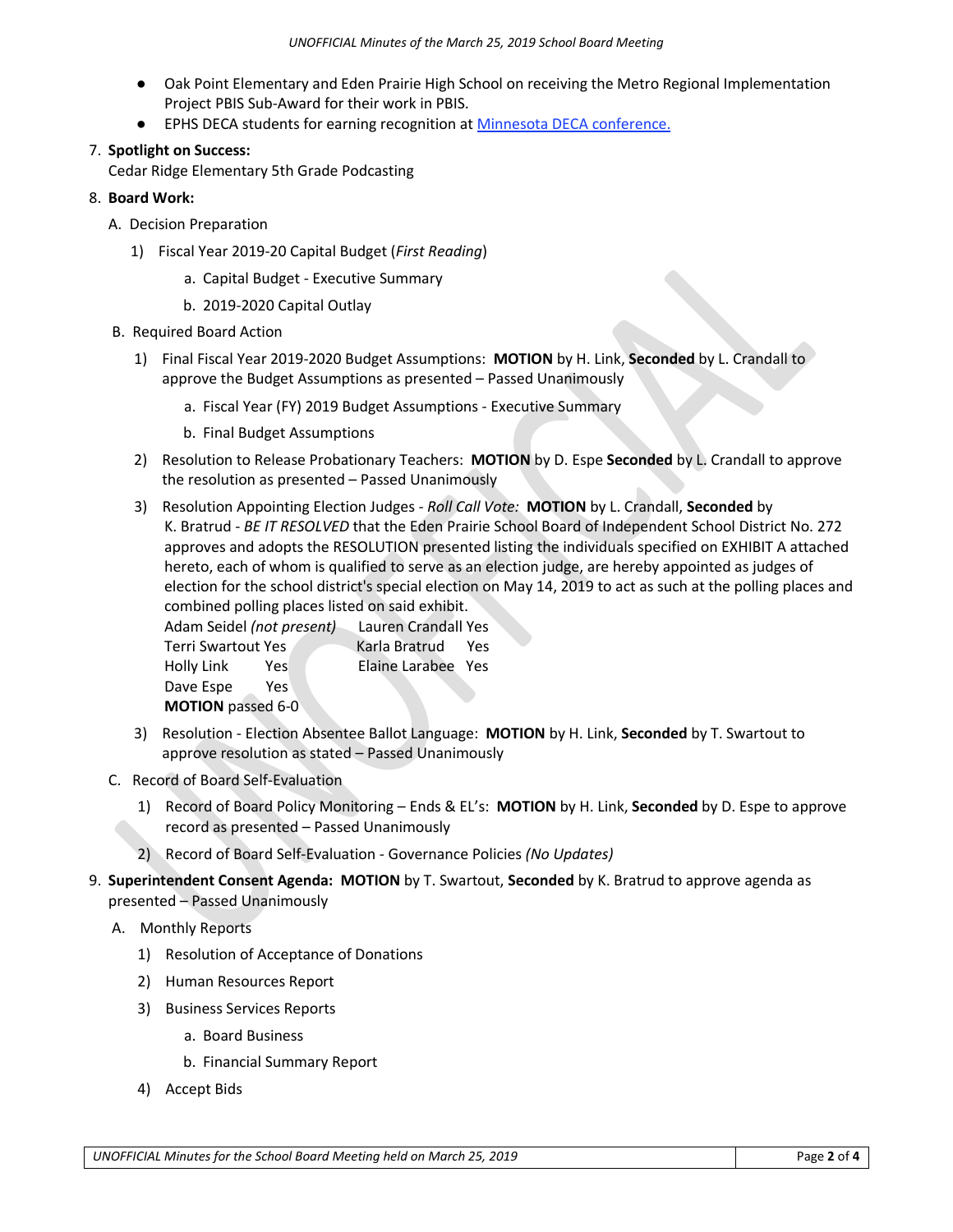- a. Pavement Repair/Replacement District Wide
- b. LED Lighting Upgrades
- B. Fiscal Year 2019-2020 Achievement & Integration Budget
	- 1) Fiscal Year 2019-2020 Achievement & Integration Budget- Executive Summary
	- 2) Fiscal Year 2019-2020 Achievement & Integration Budget Summary
- 110. **Board Education & Required Reporting:** None to Report
- 11. **Superintendent's Incidental Information Report:** Superintendent

Bond Referendum Communication

### 12. **Board Action on Committee Reports & Minutes:**

- A. Board Development Committee (Dave Espe, Holly Link, Elaine Larabee)
- B. Community Linkage Committee (Lauren Crandall, Terri Swartout, Karla Bratrud)
	- 1) Committee Meeting Notes for 3/8/19: **MOTION** by H. Link, **Seconded** by L. Crandall to accept as presented – Passed Unanimously
- C. Negotiations Committee (Elaine Larabee, Adam Seidel, Lauren Crandall)
- D. Policy Committee (Elaine Larabee, Terri Swartout, Adam Seidel)

## 13. **Other Board Updates (AMSD, WMEP, ISD 287, District 272 PTO):**

- A. AMSD (Association of Metropolitan Schools) Update to Board
- B. WMEP (West Metro Education Program) Update to Board
- C. ISD 287 (Intermediate School District 287) n/a
- D. District 272 PTO Update to Board

#### 14 **Board Work Plan:**

A. "*Proposed*" Work Plan Changes Document: **MOTION** by H. Link, **Seconded** by D. Espe to accept changes as presented – Passed Unanimously

#### **Eden Prairie School Board 2018-2019 WORK PLAN CHANGES** *Proposed* **WORK PLAN CHANGES -** *March 25, 2018*

| Date of Meeting/Workshop                                      | <b>Changes Requested</b>                                                                                                                                                                                                        |
|---------------------------------------------------------------|---------------------------------------------------------------------------------------------------------------------------------------------------------------------------------------------------------------------------------|
| Monday, March 25, 2019                                        |                                                                                                                                                                                                                                 |
| Monday, April 8, 2019 - Workshop                              | <b>REMOVE:</b><br>Work Plan Agenda Items and Timelines<br><b>Discussion</b><br><b>Work Plan Changes Discussion</b><br>2)<br>ADD:<br><b>Community Linkage Committee Discussion</b><br>Discussion: Updates on the Record of<br>2) |
| Monday, April 22, 2019                                        | Self-Evaluation for Governance Policies                                                                                                                                                                                         |
| Monday, May 6, 2019 – <b>Workshop</b><br>Monday, May 20, 2019 |                                                                                                                                                                                                                                 |
| Monday, June 10, 2019 - Workshop<br>Monday, June 24, 2019     |                                                                                                                                                                                                                                 |